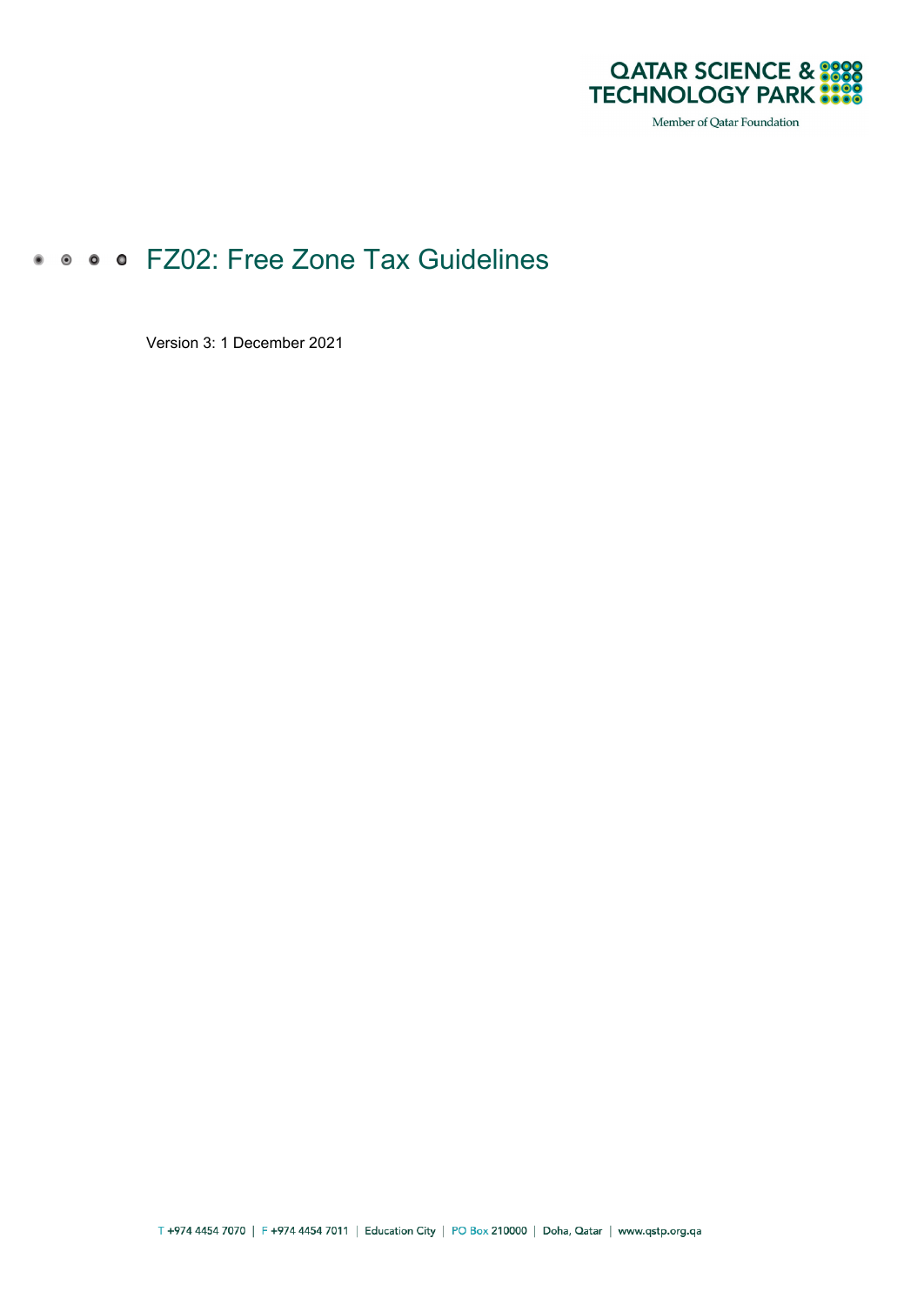## **Contents**

 $\bullet$   $\bullet$ 

| $\bullet$ $\bullet$ |    |  |
|---------------------|----|--|
|                     | 3. |  |
|                     | 4. |  |
|                     | 5. |  |
|                     |    |  |
|                     | 7. |  |
|                     | 8. |  |
|                     |    |  |
|                     |    |  |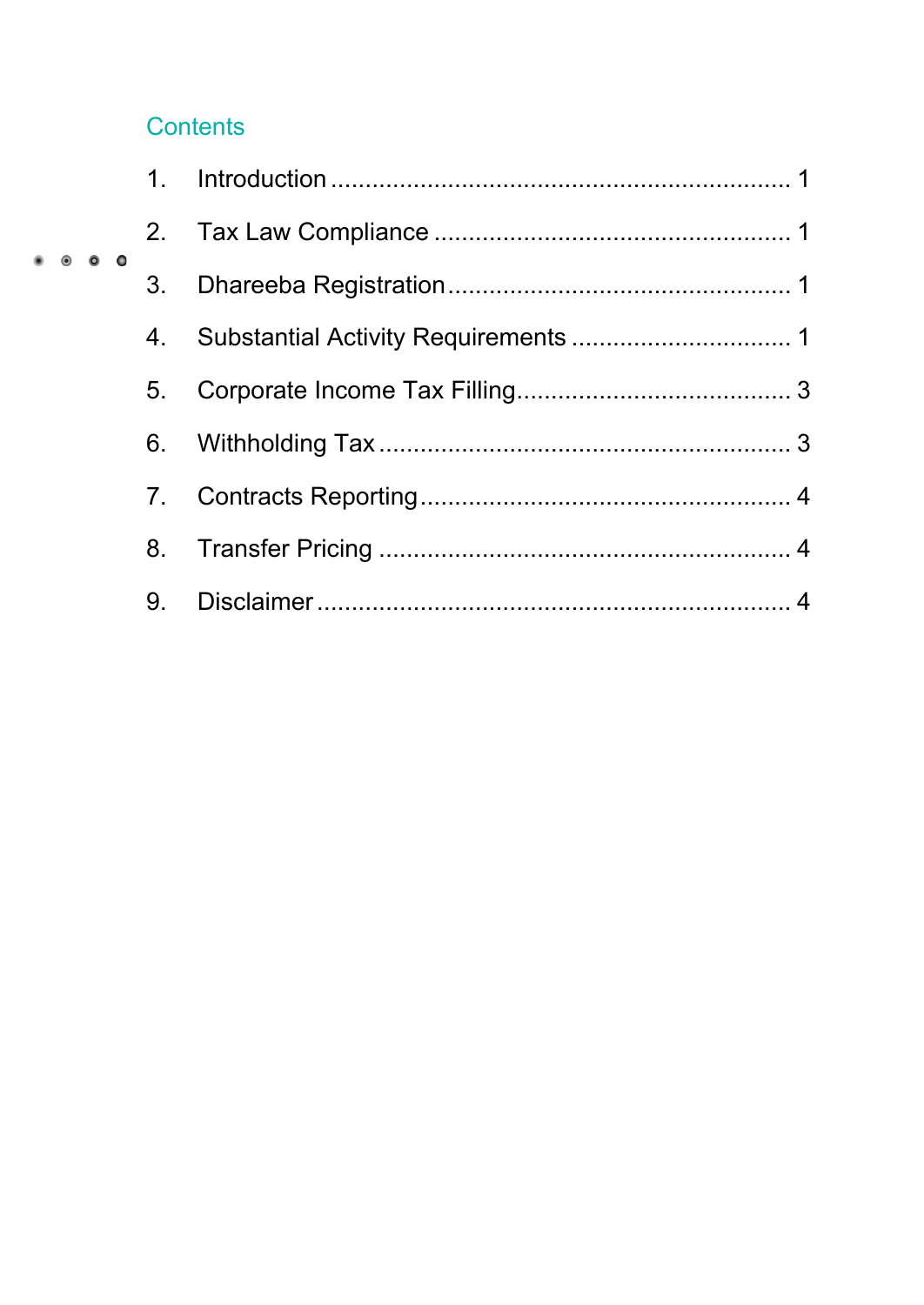#### <span id="page-2-0"></span>1. Introduction

 $\circ$  $\bullet$  $\bullet$ 

The purpose of this document is to provide QSTP entities with guidelines to the tax compliance requirements which must be adhered to in order to comply with Law No. 36 of 2005 Establishing a Free Zone for Qatar Science & Technology Park (QSTP). The guidelines herein apply to all companies incorporated (QSTP-LLC) and branches registered (QSTP-B) in the QSTP Free Zone which will be referred to, collectively, as QSTP entities throughout this document. Entities established and licensed by other jurisdictions and operate in QSTP free zone through a Restricted License or a Service License must adhere to the tax rules that apply to their entity unless otherwise decided by the QSTP Board of Directors.

## <span id="page-2-1"></span>2. Tax Law Compliance

All QSTP entities shall comply with the State of Qatar Income Tax Law No. 24 of 2018 (as amended from time to time) and its Executive Regulations issued by the Council of Ministers Decision No. 39 of 2019 (as amended from time to time). QSTP entities shall also comply with all tax decisions issued by the Ministry of Finance or the General Tax Authority.

### <span id="page-2-2"></span>3. Dhareeba Registration

All QSTP entities shall register for Qatar tax purposes through the online system of the General Tax Authority, Dhareeba. This online platform shall be used to make the relevant Qatar tax submissions. Once the registration in Dhareeba is completed, a copy of the Dhareeba Tax Card is to be shared with the QSTP Free Zone Registry. Kindly refer to the below link for the User Manual for Self-Registration, issued by the General Tax Authority.

[New Registration User Manual -](https://dhareeba.gov.qa/sap/bc/ui5_ui5/sap/zmcf_welcome/UMDoc/RegistrationQSTP.pdf) QSTP (dhareeba.gov.qa)

### <span id="page-2-3"></span>4. Substantial Activity Requirements

Based on Decision of the Minister of Finance No. 20 of 2021 on the Implementation of Substantial Activity Requirements to Economic Activities, a QSTP entity must demonstrate that it complies with the following substance activity requirements in order to benefit from the corporate income tax exemption.

- 1. A QSTP entity shall carry out real economic activities, shall have a substantial economic presence in Qatar Science & Technology Park (QSTP) and shall not facilitate structures or arrangements aimed at attracting profits which do not reflect real economic activity in QSTP.
- 2. For the purposes of benefiting from the QSTP tax exemption, the QSTP entity conducting any permitted activity must meet the following requirements:
	- a. the core income generating activities (CIGAs) shall be conducted by that entity or within the State of Qatar; and
	- b. the CIGAs shall be conducted with an adequate number of full-time employees with necessary qualifications and an adequate amount of operating expenditure.
- 3. A QSTP entity in the Incubation Center (Incubatee) must employ on a full-time basis an adequate number of qualified professionals that are resident in Qatar each earning a total monthly salary (including fringe benefits) of at least QAR 5,000 per month, provided that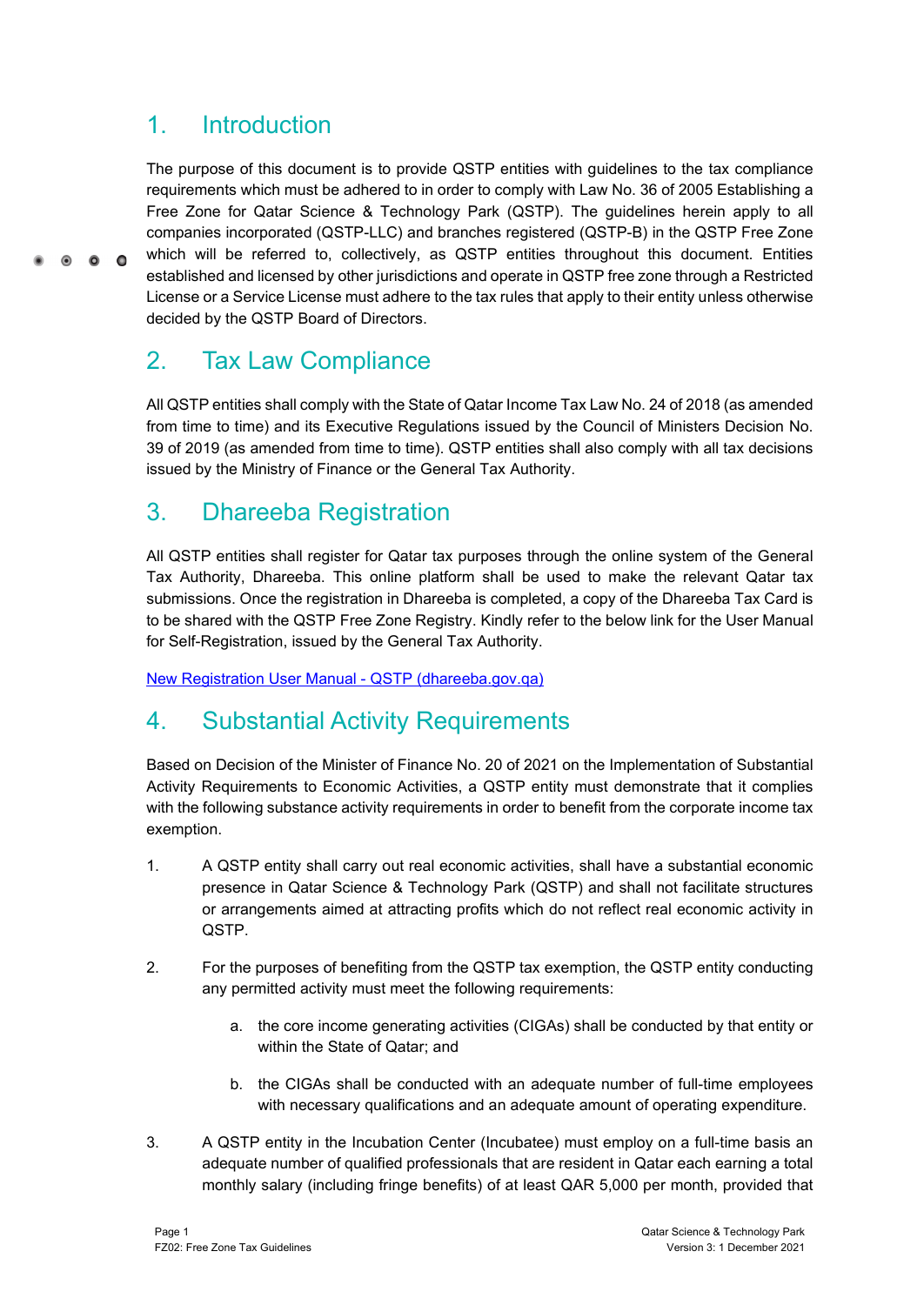this number shall be equal or greater than one in the first financial year and two for each subsequent financial year.

A first, second year Incubatee can submit a request to the QSTP management for a temporary deduction of this requirement. In the request, the Incubatee must clarify the reason for not fulfilling the requirements and must confirm it did not report any profit for tax purposes in the relevant financial year. The request for a temporary deduction must be submitted within one month after the end of the relevant financial year.

The QSTP management will respond within two months after submission of the request with a decision that is not subject to appeal.

- 4. A QSTP entity other than in the Incubation Center must employ on a full-time basis an adequate number of qualified professionals that are resident in Qatar each earning a total monthly salary (including fringe benefits) of at least QAR 10,000 per month, provided that this number shall be equal or greater than two in the first financial year and three for each subsequent financial year.
- 5. The counting of employees shall be made taking into account:
	- only employees with an indefinite or fixed-term employment contract, in accordance with the provisions of the labor legislation in force, of at least six months;
	- part-time employees are taken into account when their employment contract, in accordance with the provisions of the labor legislation in force, is for an indefinite period or for a period of at least six months; and
	- apprentices are also retained for the count of the number of employees, when the characteristics of their contract is in accordance with the provisions of the labor legislation in force.
- 6. A QSTP entity shall report, on annual basis, the following details to the QSTP management:
	- a. identification and activity-related information on the QSTP entity:
		- o name and address of the QSTP entity;
		- o type of activities the QSTP entity has conducted; and
		- o relevant CIGAs the QSTP entity has conducted.
	- b. key accounting data for each of the activities of the QSTP entity:
		- o the accounting year or period to which the information reported by the QSTP entity relates;
		- o the amount and type of the annual gross income realized during the relevant accounting period or year by the QSTP entity in relation to the activity (e.g. royalties, dividends, sales, services);
		- o the amount and type of operating expenses incurred by the QSTP entity in relation to the activity over the relevant accounting period or year, in the course of carrying out the business, including the expenses directly

 $\bullet$   $\bullet$   $\bullet$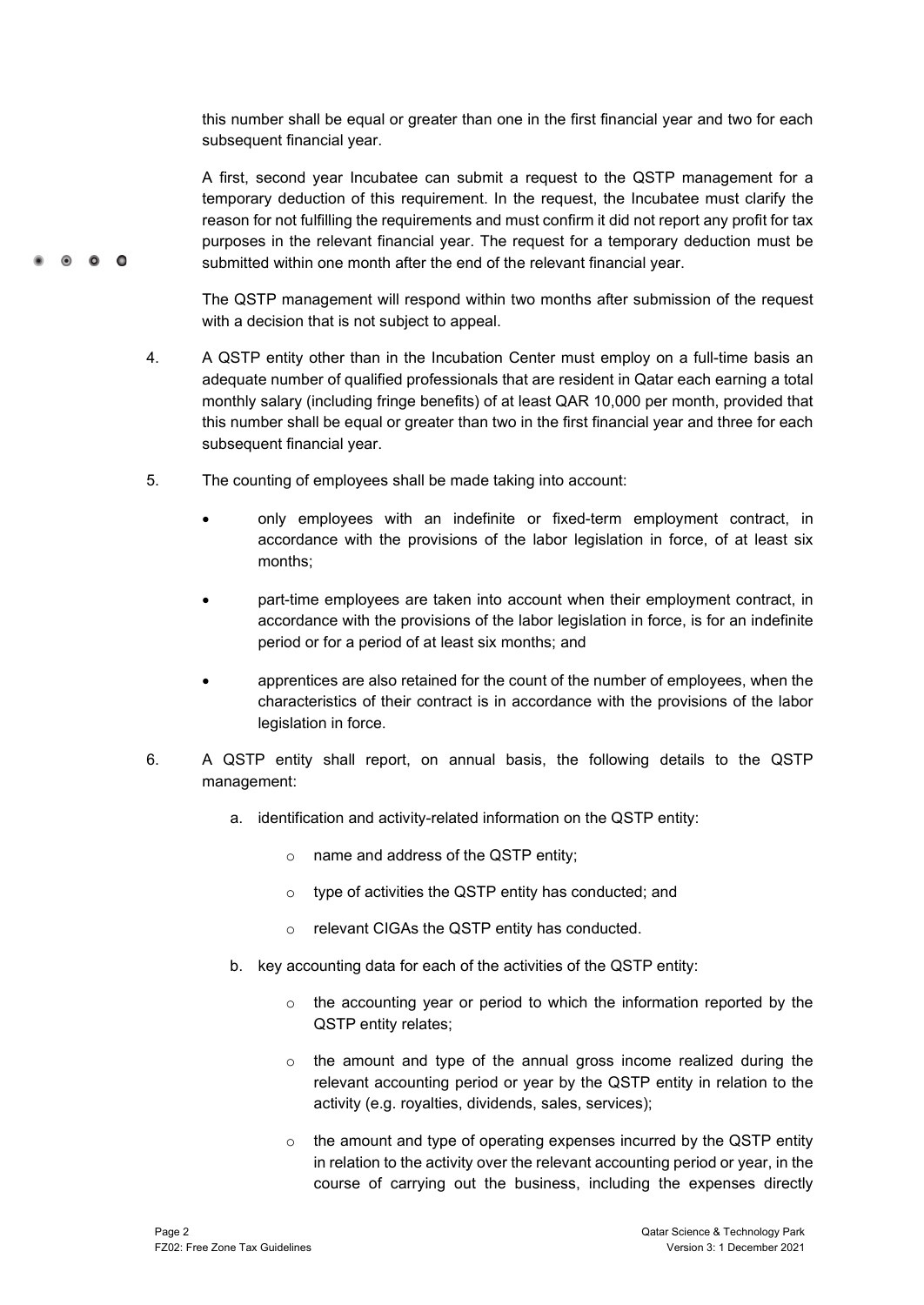incurred with respect to the activity and the outsourcing expenditure incurred by the QSTP entity with respect to the activity;

- o the amount (net book value) and type of (tangible) assets, physical offices and premises held by the QSTP entity, in the course of carrying out the business; and
- o number of employees, including the number of full-time equivalent qualified employees that have been employed by the QSTP entity in the relevant period or year in relation to the activity, and the amount of their monthly salary.
- c. information on the intermediate parent, ultimate parent and ultimate beneficial owner (UBO) of the QSTP entity:
	- o identification of the intermediate parent, ultimate parent and UBO;
	- o residence jurisdictions of the immediate parent, ultimate parent and UBO; and
	- o the type of UBO interest the person has with respect to the QSTP entity.
- 7. A QSTP entity generating revenue from an IP asset will be subject to a separate assessment in line with the relevant provisions as stipulated in the Decision of the Minister of Finance No. 20 of 2021 on the Implementation of Substantial Activity Requirement for Economic Activities carried out in the State of Qatar.
- 8. The QSTP management is entitled to collect information from a QSTP entity in order to identify whether that QSTP entity is conducting relevant activities and whether that QSTP entity meets the substantial activity requirements as laid above.

## <span id="page-4-0"></span>5. Corporate Income Tax Filling

QSTP is offering a tax incentive, subject to meeting substantial activity requirements. Despite the exemption, all QSTP entities have the obligation to file annual corporate income tax return. The deadline for filing is within 4 months from the end of the accounting period.

Failure to comply with the filing requirements might lead to fines being imposed on the QSTP entities by the General Tax Authority.

### <span id="page-4-1"></span>6. Withholding Tax

Qatar withholding tax (WHT) applies in case of certain payments (among others, interest, royalties, technical fees, interest, commissions, brokerage fees, and other payments for services) from the QSTP entity to a non-Qatari service provider if these services are "used, utilized or benefited" in Qatar. In that case, the QSTP entity shall withhold 5% of that payment, file the WHT form through Dhareeba and remit the WHT amounts to the General Tax Authority by the 16th day of the following month.

Failure to comply with the filing requirements might lead to fines being imposed on the QSTP entities by the General Tax Authority.

 $\bullet$   $\bullet$   $\bullet$